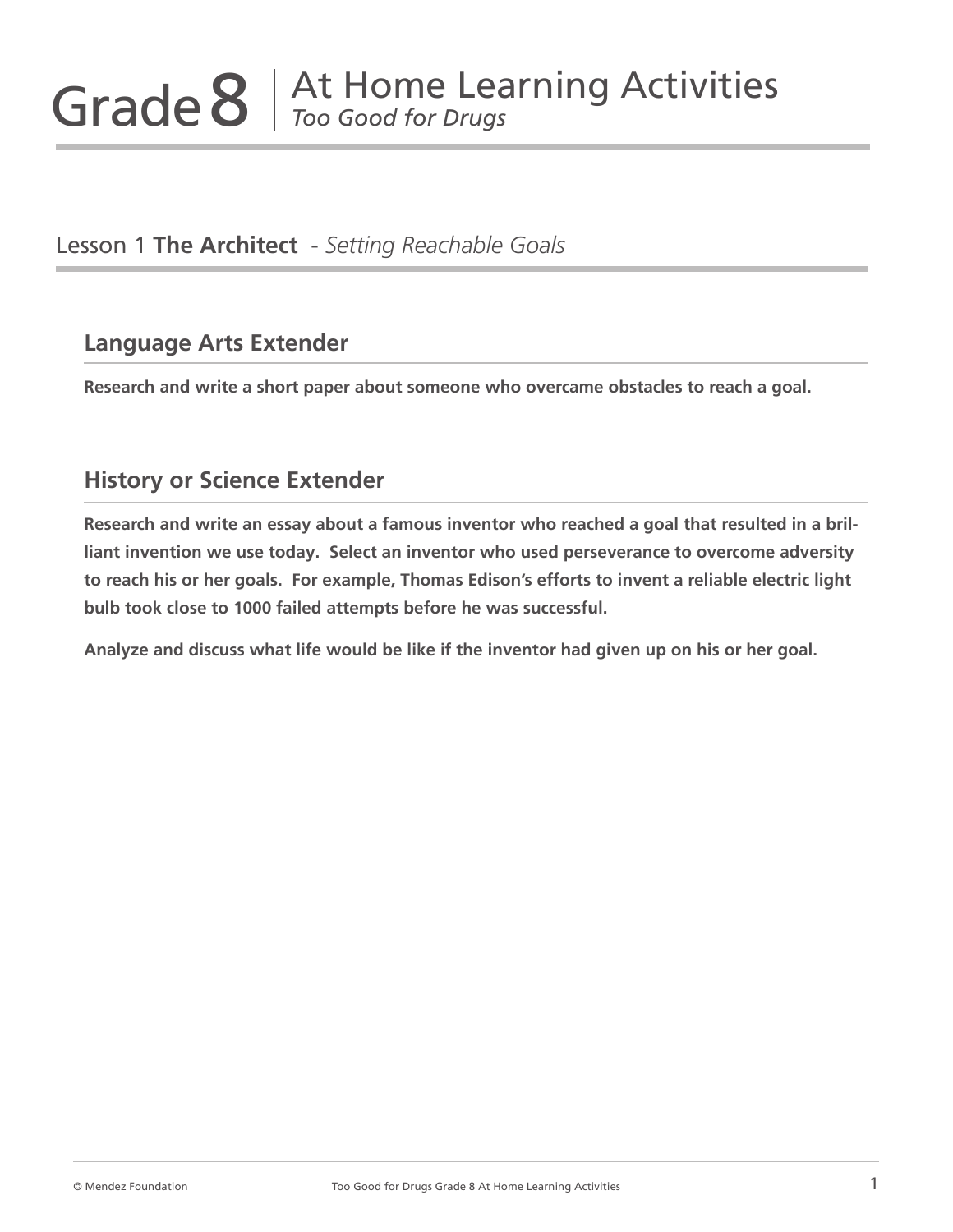**Write an essay entitled, "The Decision that Changed My Life," to persuade younger people to use the steps in the decision-making model when faced with important decisions.**

# **History Extender**

**Write a brief essay describing how Rosa Parks' decision to keep her seat on the bus became an important symbol of the modern Civil Rights Movement. Rosa Parks believed this choice was the best action to take for herself and others despite the potential negative consequences. Describe, in your essay, a decision you made that you believed was the best choice even though you expected to face negative consequences because of it. Explain why the benefit of your choice outweighed the negative consequences.**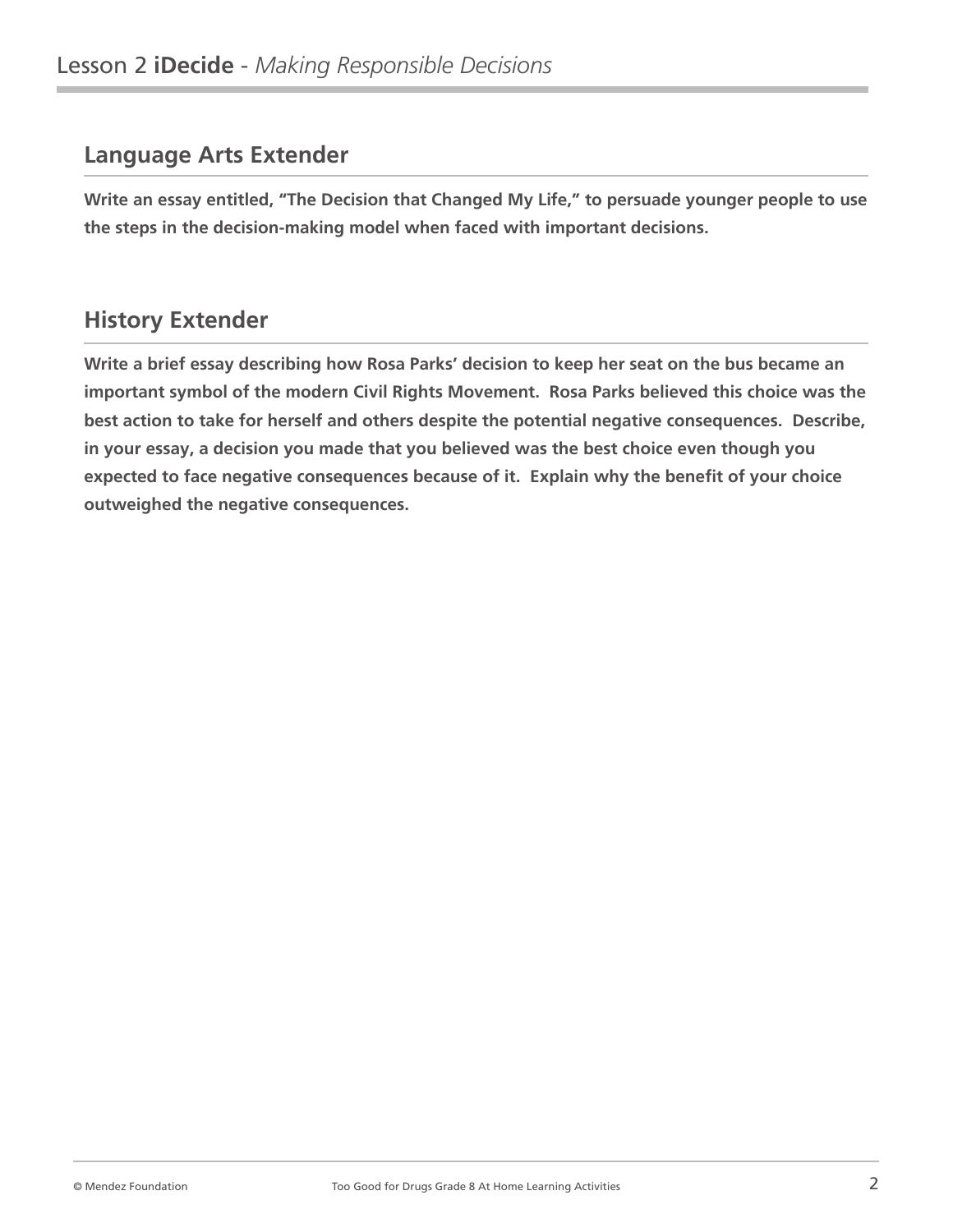**For each emotion listed below, think about a time you felt the emotion. Describe the situation and what you did to manage the emotion.**

- **1. Afraid 6. 4. Confused**
- **2. Angry 5. Embarrassed**
- **3. Confident 6. Glad**

# **Music Extender**

**Listen to a few selections of classical music and write down the emotion each evokes in you. Here are some suggestions: "New World Symphony" by Dvorak, "Clair de Lune" by Debussy, "Night on Bald Mountain" by Mussorgsky, "Flight of the Bumble Bee" by Rimsky-Korsakov, "William Tell Overture" by Rossini, or any march by John Philip Sousa. "The walls we build around us to keep sadness out also keeps out the joy." Jim Rohn**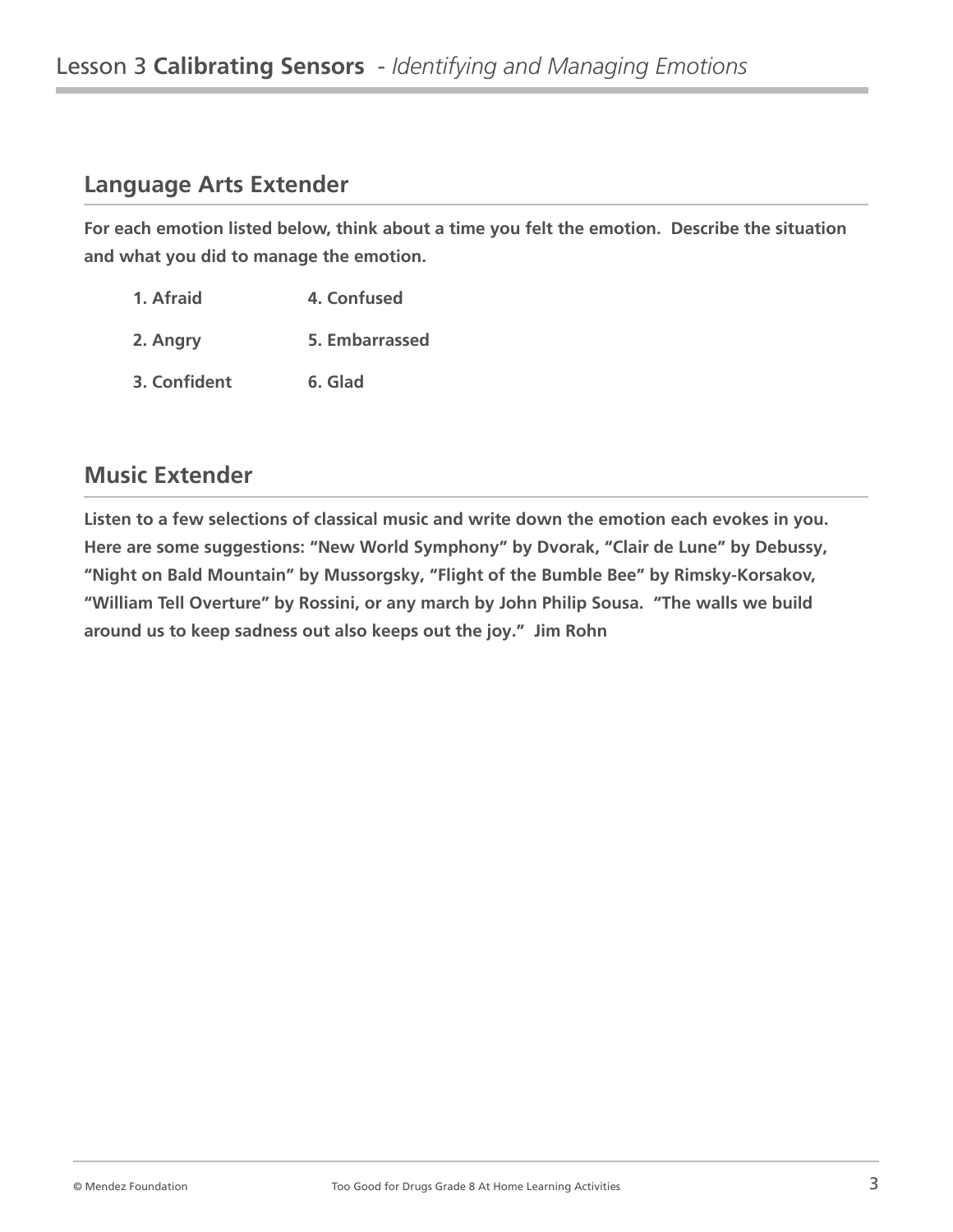#### **Activity 1**

**Try an observation experiment at home. Focus on listening during this time period. Pay close attention to how other people communicate including body language and other nonverbal signals that people use when they talk to each other. Notice any miscommunication and explain why the communication didn't work. Write down your observations and conclusions.**

#### **Activity 2**

**Write a letter, using an assertive tone, to a fictitious person or company stating a complaint you'd like to register. The complaint letter could be about a neighbor's barking dog, food that was served in a restaurant that later caused you to get sick, a new sweater that fell apart after you washed it, etc.**

#### **Math Extender**

**Survey five friends and five adults to discover their most frequent means of communication: face-to-face, phone, email, text, etc. Graph your results. What did you learn from the results of your survey about how people communicate? Which communication type is most effective? Rate the communication types by accuracy and effectiveness. Be prepared to explain your conclusions.**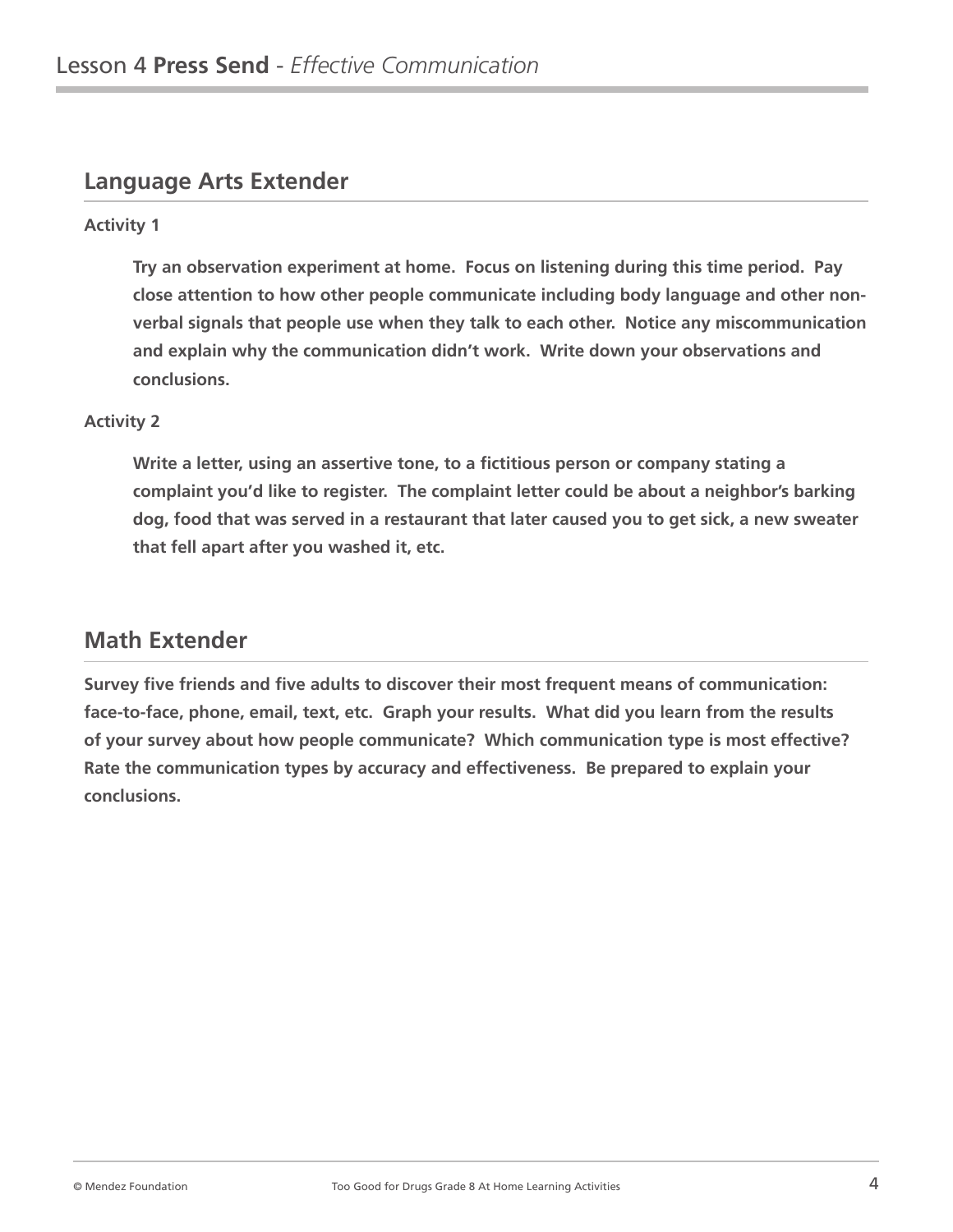**Read about the Greek legend of the great friendship between Damon and Pythias. Find out what qualities each one possessed that made them great friends. Discuss with a friend or family member Damon's unselfish act and Phythias' loyalty to Damon. Write a paragraph about the importance of keeping promises.**

# **Social Studies Extender**

**Take a survey of three friends and write down five things you learned about each person. In your survey, ask open-ended questions (questions that require more than just a yes or no answer) such as, "Why do you like being a soccer player so much?" or "Can you tell me about a time you were disappointed in a friend?" The information you collect through the open-ended questioning will help deepen your friendships.**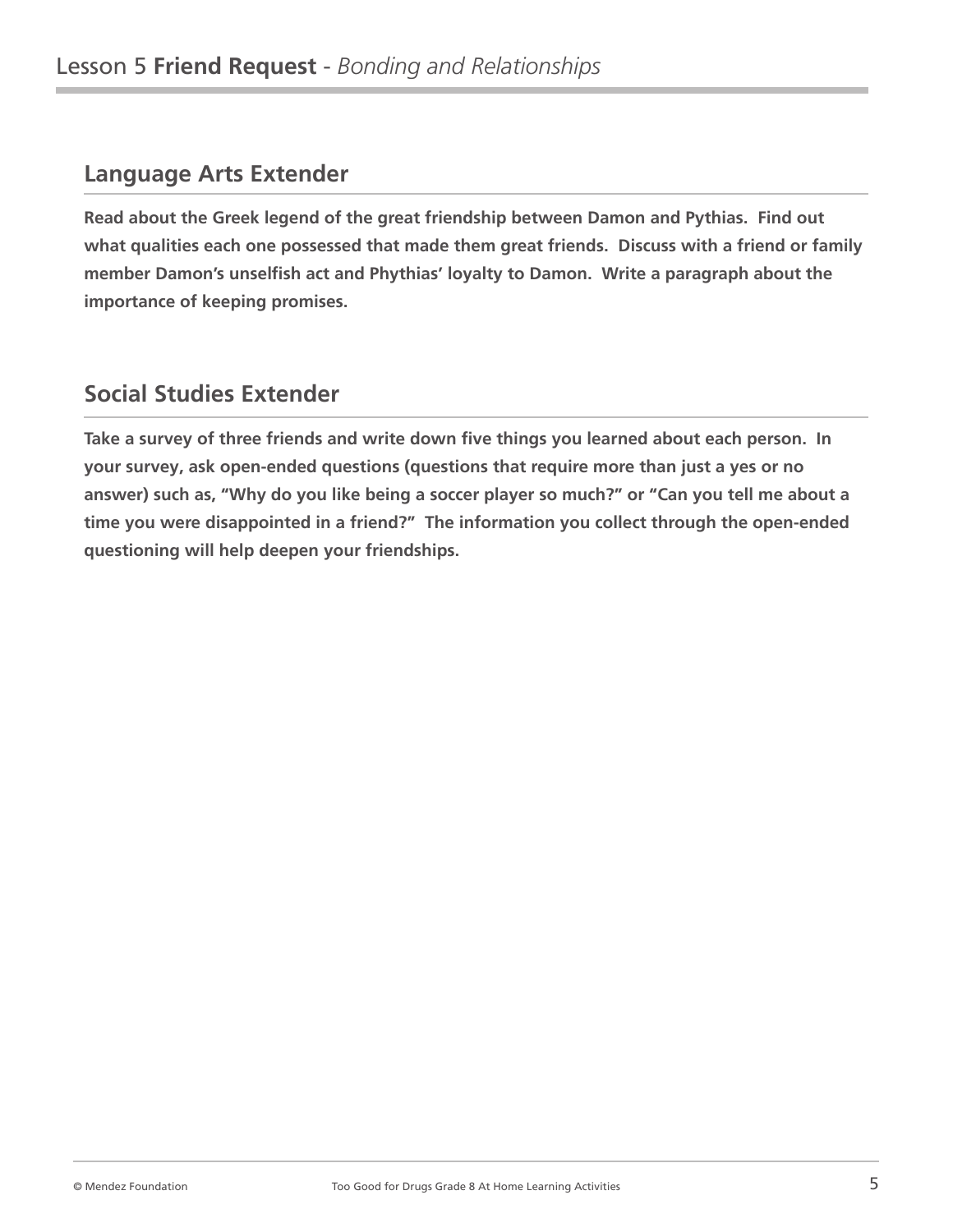**Write an essay comparing one of the myths about alcohol use versus the reality. For example, Myth: drinking alcohol makes people look cool; Reality: drinking alcohol makes people sloppy and impulsive. Consider the origin of the myth and the facts about alcohol. How can this information help young people remain drug free?**

# **Math Extender**

**Research statistics on alcohol-related deaths among teens in your state. Create a bar graph to chart your findings by age and type: number of deaths by car accident, alcohol poisoning, etc. Write a short essay to describe what you learned from your research and the findings.**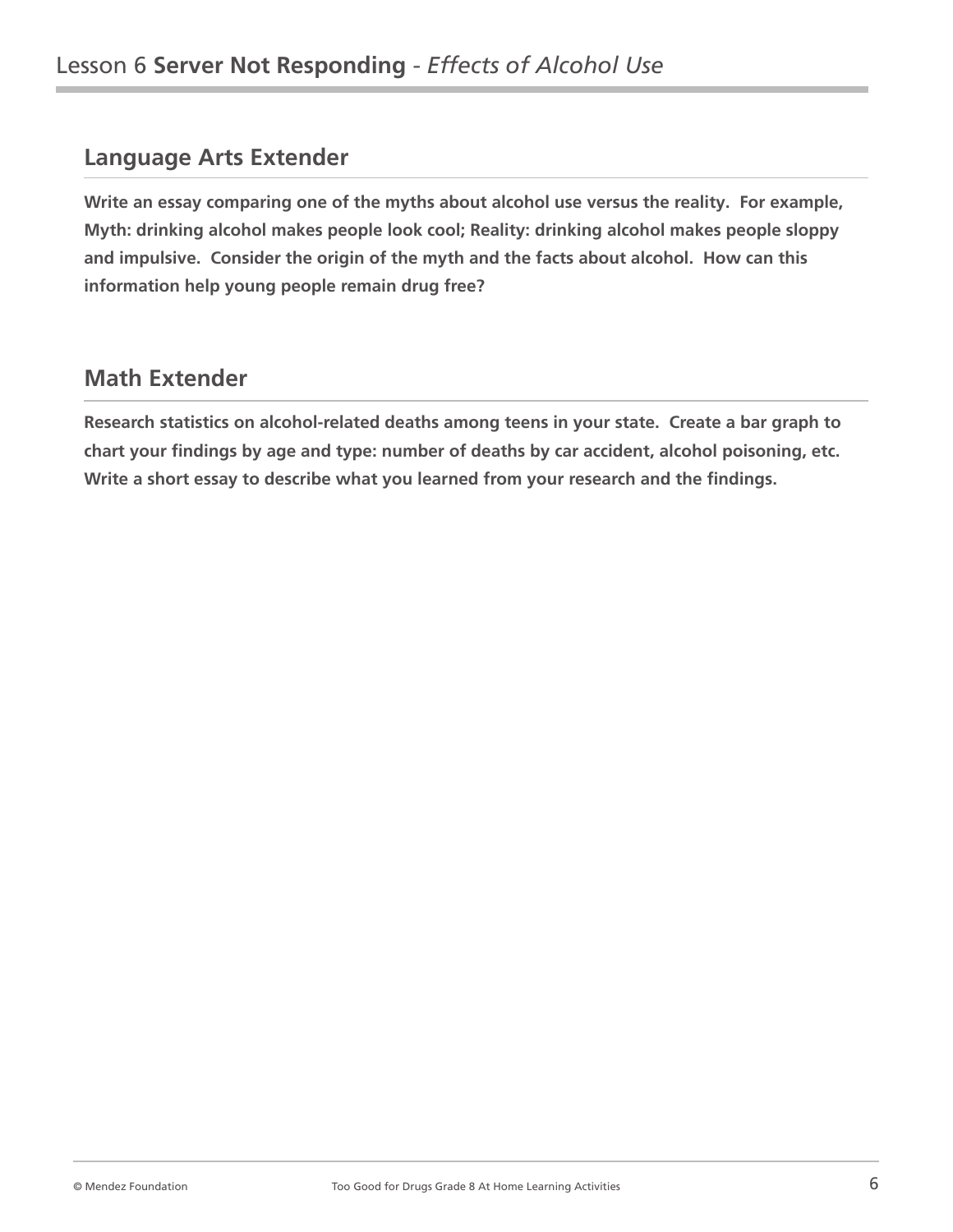**Interview someone who has been a long-time smoker (or an ex-smoker). Prepare specific questions in advance, such as, "When did you start smoking?", "What do you think made you start?", "Do you now regret your decision?" Write a brief summary of your interview, and conclude your paper with how this information has impacted your decision to remain tobacco free.**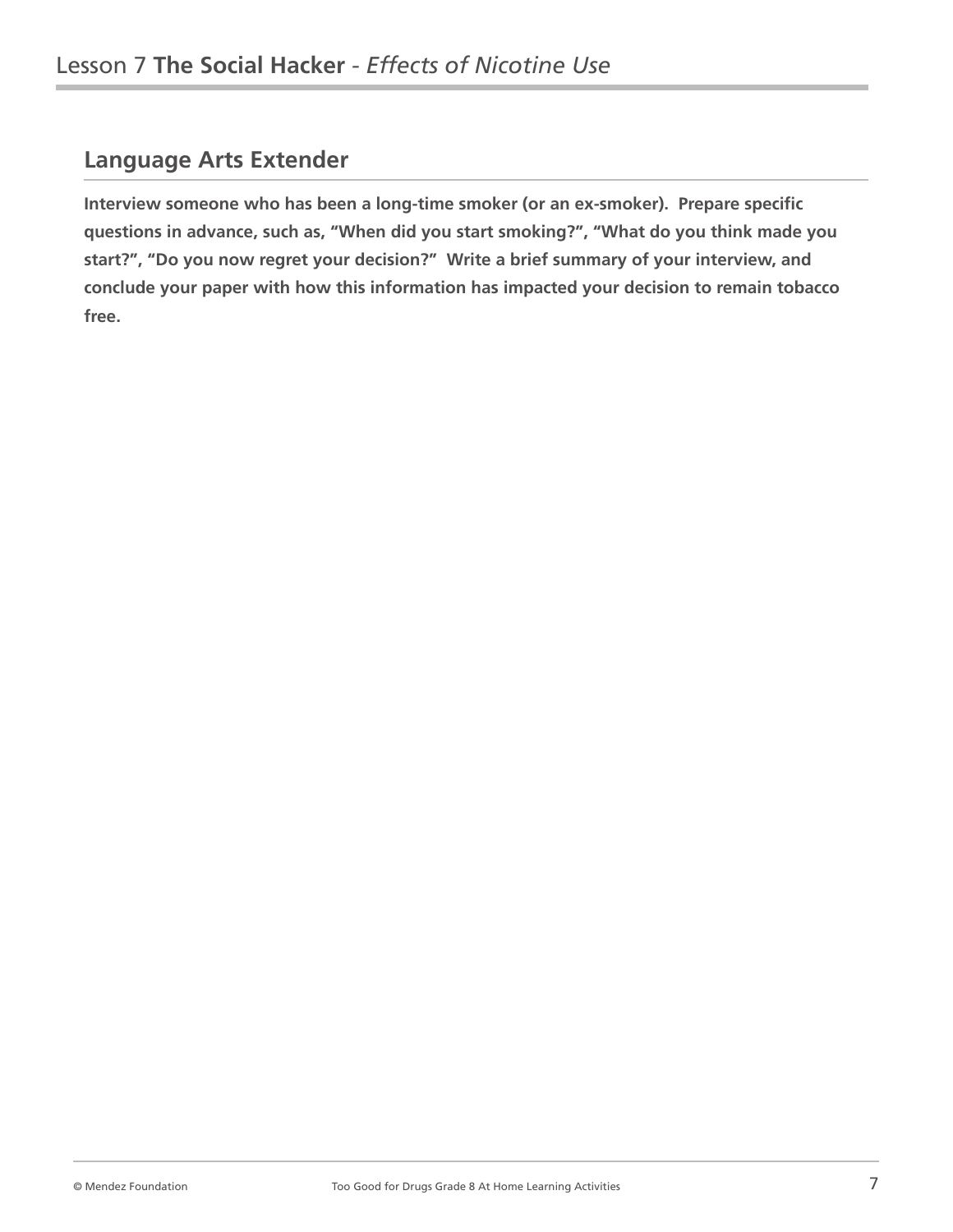**Write a letter to a fictitious friend who uses marijuana. In your letter, include the short-term and long-term consequences and how using could affect his or her life. Also, include personal reasons why you don't want your friend to smoke marijuana.**

# **Art Extender**

**Create a word collage to describe the short-term, long-term, and social consequences of marijuana use. For the consequences that impact you the most, make the letters of that word more prominent or larger in your word collage. Be prepared to present your collage and explain how the consequences convinced you to remain drug free.**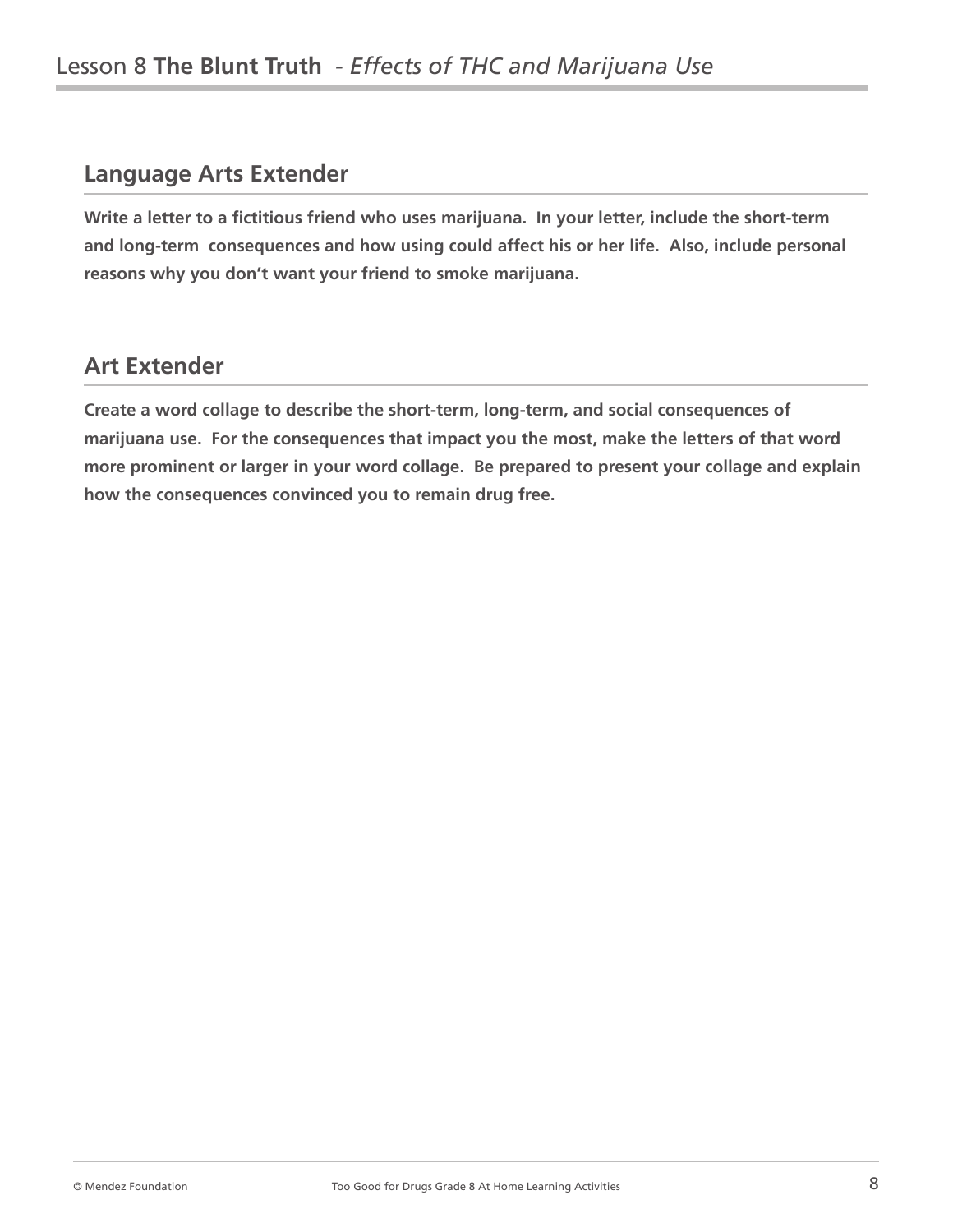**During the course of one week, keep a log of how many commercials on TV or print ads you see that advertise prescription drugs. These advertisements can be for allergy medications, antidepressants, etc. Write a short essay describing how the frequency of these advertisements affect a person's perception of these drugs and the expectation that these drugs are essential.**

# **Science Extender**

**With your parents' permission, go into the medicine cabinet and examine the labels on the medications you find. Make a chart of the possible side effects listed on the labels. If you don't have OTC medications at home, do this the next time you visit the supermarket or pharmacy. Which medications have the most side-effects?**